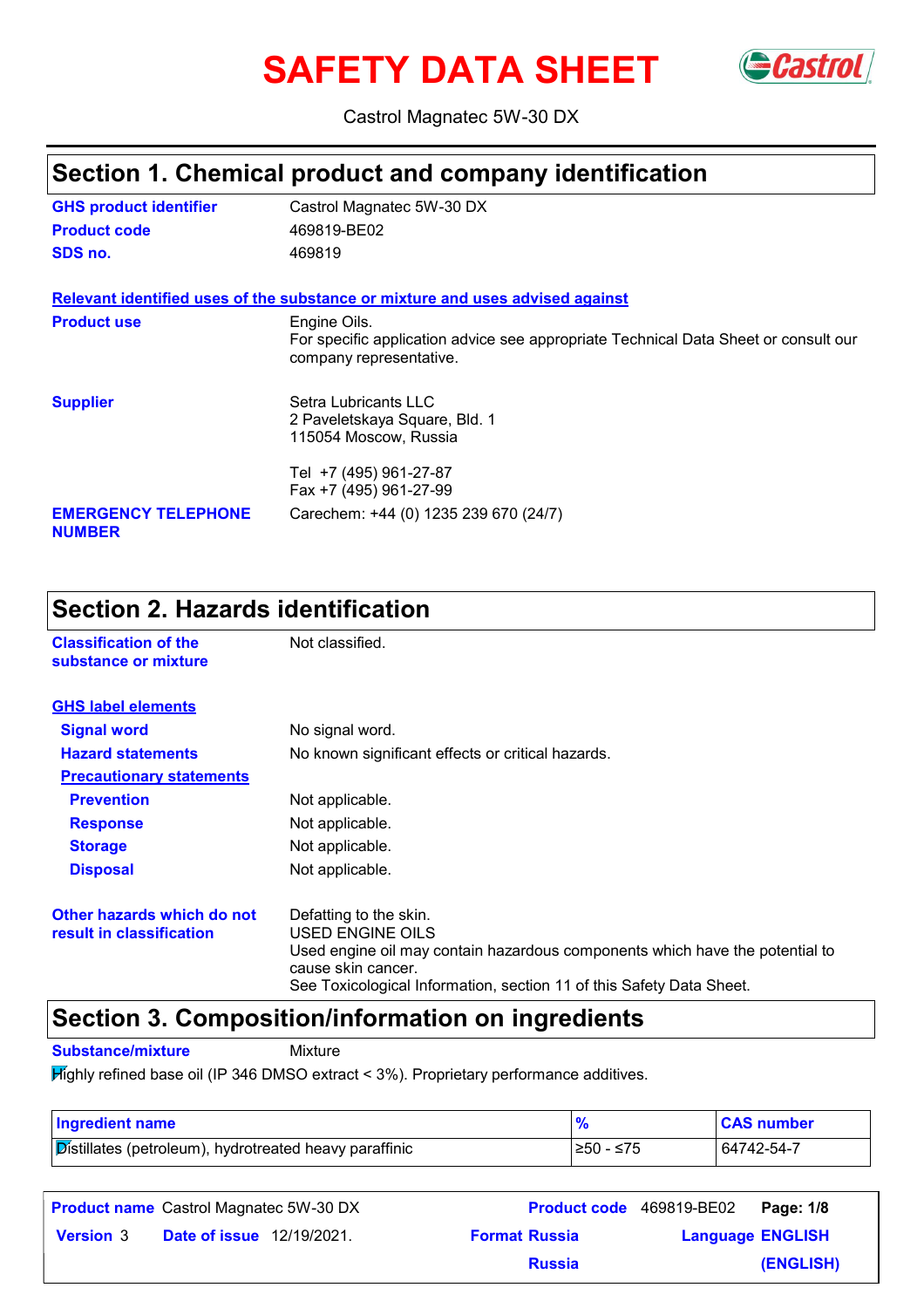### **Section 3. Composition/information on ingredients**

**There are no additional ingredients present which, within the current knowledge of the supplier and in the concentrations applicable, are classified as hazardous to health or the environment and hence require reporting in this section.**

**Occupational exposure limits, if available, are listed in Section 8.**

### **Section 4. First aid measures**

| <b>Description of necessary first aid measures</b> |                                                                                                                                                                                                                                         |
|----------------------------------------------------|-----------------------------------------------------------------------------------------------------------------------------------------------------------------------------------------------------------------------------------------|
| <b>Inhalation</b>                                  | If inhaled, remove to fresh air. Get medical attention if symptoms occur.                                                                                                                                                               |
| <b>Ingestion</b>                                   | Do not induce vomiting unless directed to do so by medical personnel. Get medical<br>attention if symptoms occur.                                                                                                                       |
| <b>Skin contact</b>                                | Wash skin thoroughly with soap and water or use recognised skin cleanser.<br>Remove contaminated clothing and shoes. Wash clothing before reuse. Clean<br>shoes thoroughly before reuse. Get medical attention if symptoms occur.       |
| <b>Eye contact</b>                                 | In case of contact, immediately flush eyes with plenty of water for at least 15<br>minutes. Eyelids should be held away from the eyeball to ensure thorough rinsing.<br>Check for and remove any contact lenses. Get medical attention. |
| Most important symptoms/effects, acute and delayed |                                                                                                                                                                                                                                         |
|                                                    | See Section 11 for more detailed information on health effects and symptoms.                                                                                                                                                            |
|                                                    | Indication of immediate medical attention and special treatment needed, if necessary                                                                                                                                                    |

| <b>Specific treatments</b>        | No specific treatment.                                                             |
|-----------------------------------|------------------------------------------------------------------------------------|
| <b>Notes to physician</b>         | Treatment should in general be symptomatic and directed to relieving any effects.  |
| <b>Protection of first-aiders</b> | No action shall be taken involving any personal risk or without suitable training. |

### **Section 5. Firefighting measures**

| <b>Extinguishing media</b>                               |                                                                                                                                                                                                   |
|----------------------------------------------------------|---------------------------------------------------------------------------------------------------------------------------------------------------------------------------------------------------|
| <b>Suitable extinguishing</b><br>media                   | In case of fire, use foam, dry chemical or carbon dioxide extinguisher or spray.                                                                                                                  |
| <b>Unsuitable extinguishing</b><br>media                 | Do not use water jet.                                                                                                                                                                             |
| <b>Specific hazards arising</b><br>from the chemical     | In a fire or if heated, a pressure increase will occur and the container may burst.                                                                                                               |
| <b>Hazardous thermal</b><br>decomposition products       | Combustion products may include the following:<br>carbon oxides (CO, CO <sub>2</sub> ) (carbon monoxide, carbon dioxide)                                                                          |
| <b>Special protective actions</b><br>for fire-fighters   | Promptly isolate the scene by removing all persons from the vicinity of the incident if<br>there is a fire. No action shall be taken involving any personal risk or without<br>suitable training. |
| <b>Special protective</b><br>equipment for fire-fighters | Fire-fighters should wear positive pressure self-contained breathing apparatus<br>(SCBA) and full turnout gear.                                                                                   |

### **Section 6. Accidental release measures**

|                                | <b>Personal precautions, protective equipment and emergency procedures</b>                                                                                                                                                                                                                                                          |
|--------------------------------|-------------------------------------------------------------------------------------------------------------------------------------------------------------------------------------------------------------------------------------------------------------------------------------------------------------------------------------|
| For non-emergency<br>personnel | No action shall be taken involving any personal risk or without suitable training.<br>Evacuate surrounding areas. Keep unnecessary and unprotected personnel from<br>entering. Do not touch or walk through spilt material. Put on appropriate personal<br>protective equipment. Floors may be slippery; use care to avoid falling. |
| For emergency responders       | If specialised clothing is required to deal with the spillage, take note of any<br>information in Section 8 on suitable and unsuitable materials. See also the<br>information in "For non-emergency personnel".                                                                                                                     |

|                  | <b>Product name</b> Castrol Magnatec 5W-30 DX | Product code 469819-BE02 |                         | Page: 2/8 |
|------------------|-----------------------------------------------|--------------------------|-------------------------|-----------|
| <b>Version</b> 3 | <b>Date of issue</b> 12/19/2021.              | <b>Format Russia</b>     | <b>Language ENGLISH</b> |           |
|                  |                                               | <b>Russia</b>            |                         | (ENGLISH) |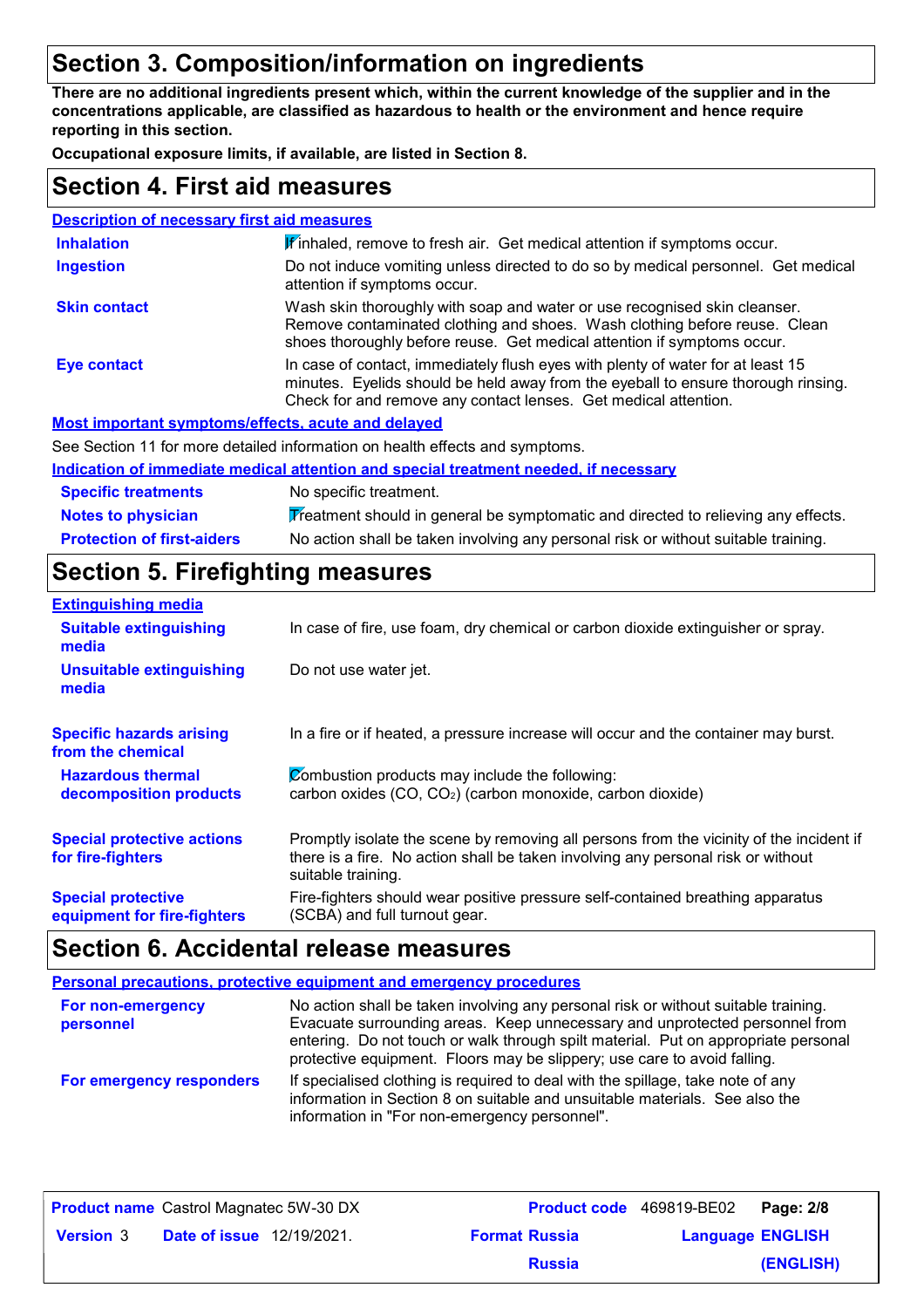### **Section 6. Accidental release measures**

|                                                                                                                                                       | Avoid dispersal of spilt material and runoff and contact with soil, waterways, drains<br>and sewers. Inform the relevant authorities if the product has caused environmental<br>pollution (sewers, waterways, soil or air).                                                                                                                                 |
|-------------------------------------------------------------------------------------------------------------------------------------------------------|-------------------------------------------------------------------------------------------------------------------------------------------------------------------------------------------------------------------------------------------------------------------------------------------------------------------------------------------------------------|
| <b>Environmental precautions</b><br>Methods and material for containment and cleaning up<br>licensed waste disposal contractor.<br><b>Large spill</b> |                                                                                                                                                                                                                                                                                                                                                             |
| <b>Small spill</b>                                                                                                                                    | Stop leak if without risk. Move containers from spill area. Absorb with an inert<br>material and place in an appropriate waste disposal container. Dispose of via a                                                                                                                                                                                         |
|                                                                                                                                                       | Stop leak if without risk. Move containers from spill area. Prevent entry into sewers,<br>water courses, basements or confined areas. Contain and collect spillage with non-<br>combustible, absorbent material e.g. sand, earth, vermiculite or diatomaceous earth<br>and place in container for disposal according to local regulations. Dispose of via a |

licensed waste disposal contractor.

## **Section 7. Handling and storage**

| <b>Precautions for safe handling</b>                                      |                                                                                                                                                                                                                                                                                                                                                                                                                                                                                                                                                                                                |
|---------------------------------------------------------------------------|------------------------------------------------------------------------------------------------------------------------------------------------------------------------------------------------------------------------------------------------------------------------------------------------------------------------------------------------------------------------------------------------------------------------------------------------------------------------------------------------------------------------------------------------------------------------------------------------|
| <b>Protective measures</b>                                                | Put on appropriate personal protective equipment (see Section 8).                                                                                                                                                                                                                                                                                                                                                                                                                                                                                                                              |
| <b>Advice on general</b><br>occupational hygiene                          | Eating, drinking and smoking should be prohibited in areas where this material is<br>handled, stored and processed. Wash thoroughly after handling. Remove<br>contaminated clothing and protective equipment before entering eating areas. See<br>also Section 8 for additional information on hygiene measures.                                                                                                                                                                                                                                                                               |
| <b>Conditions for safe storage,</b><br>including any<br>incompatibilities | Store in accordance with local regulations. Store in original container protected<br>from direct sunlight in a dry, cool and well-ventilated area, away from incompatible<br>materials (see Section 10) and food and drink. Keep container tightly closed and<br>sealed until ready for use. Store and use only in equipment/containers designed for<br>use with this product. Containers that have been opened must be carefully resealed<br>and kept upright to prevent leakage. Do not store in unlabelled containers. Use<br>appropriate containment to avoid environmental contamination. |
| <b>Not suitable</b>                                                       | Prolonged exposure to elevated temperature                                                                                                                                                                                                                                                                                                                                                                                                                                                                                                                                                     |

### **Section 8. Exposure controls/personal protection**

#### **Control parameters**

| <b>Occupational exposure limits</b> |  |  |  |
|-------------------------------------|--|--|--|
|-------------------------------------|--|--|--|

None.

| <b>Appropriate engineering</b><br><b>controls</b> | Provide exhaust ventilation or other engineering controls to keep the relevant<br>airborne concentrations below their respective occupational exposure limits.<br>All activities involving chemicals should be assessed for their risks to health, to<br>ensure exposures are adequately controlled. Personal protective equipment should<br>only be considered after other forms of control measures (e.g. engineering controls)<br>have been suitably evaluated. Personal protective equipment should conform to<br>appropriate standards, be suitable for use, be kept in good condition and properly<br>maintained.<br>Your supplier of personal protective equipment should be consulted for advice on<br>selection and appropriate standards. For further information contact your national<br>organisation for standards.<br>The final choice of protective equipment will depend upon a risk assessment. It is<br>important to ensure that all items of personal protective equipment are compatible. |
|---------------------------------------------------|---------------------------------------------------------------------------------------------------------------------------------------------------------------------------------------------------------------------------------------------------------------------------------------------------------------------------------------------------------------------------------------------------------------------------------------------------------------------------------------------------------------------------------------------------------------------------------------------------------------------------------------------------------------------------------------------------------------------------------------------------------------------------------------------------------------------------------------------------------------------------------------------------------------------------------------------------------------------------------------------------------------|
| <b>Environmental exposure</b><br><b>controls</b>  | Emissions from ventilation or work process equipment should be checked to ensure<br>they comply with the requirements of environmental protection legislation. In some<br>cases, fume scrubbers, filters or engineering modifications to the process<br>equipment will be necessary to reduce emissions to acceptable levels.                                                                                                                                                                                                                                                                                                                                                                                                                                                                                                                                                                                                                                                                                 |

|                  | <b>Product name</b> Castrol Magnatec 5W-30 DX |                      | <b>Product code</b> 469819-BE02 Page: 3/8 |                         |
|------------------|-----------------------------------------------|----------------------|-------------------------------------------|-------------------------|
| <b>Version 3</b> | <b>Date of issue</b> 12/19/2021.              | <b>Format Russia</b> |                                           | <b>Language ENGLISH</b> |
|                  |                                               | <b>Russia</b>        |                                           | (ENGLISH)               |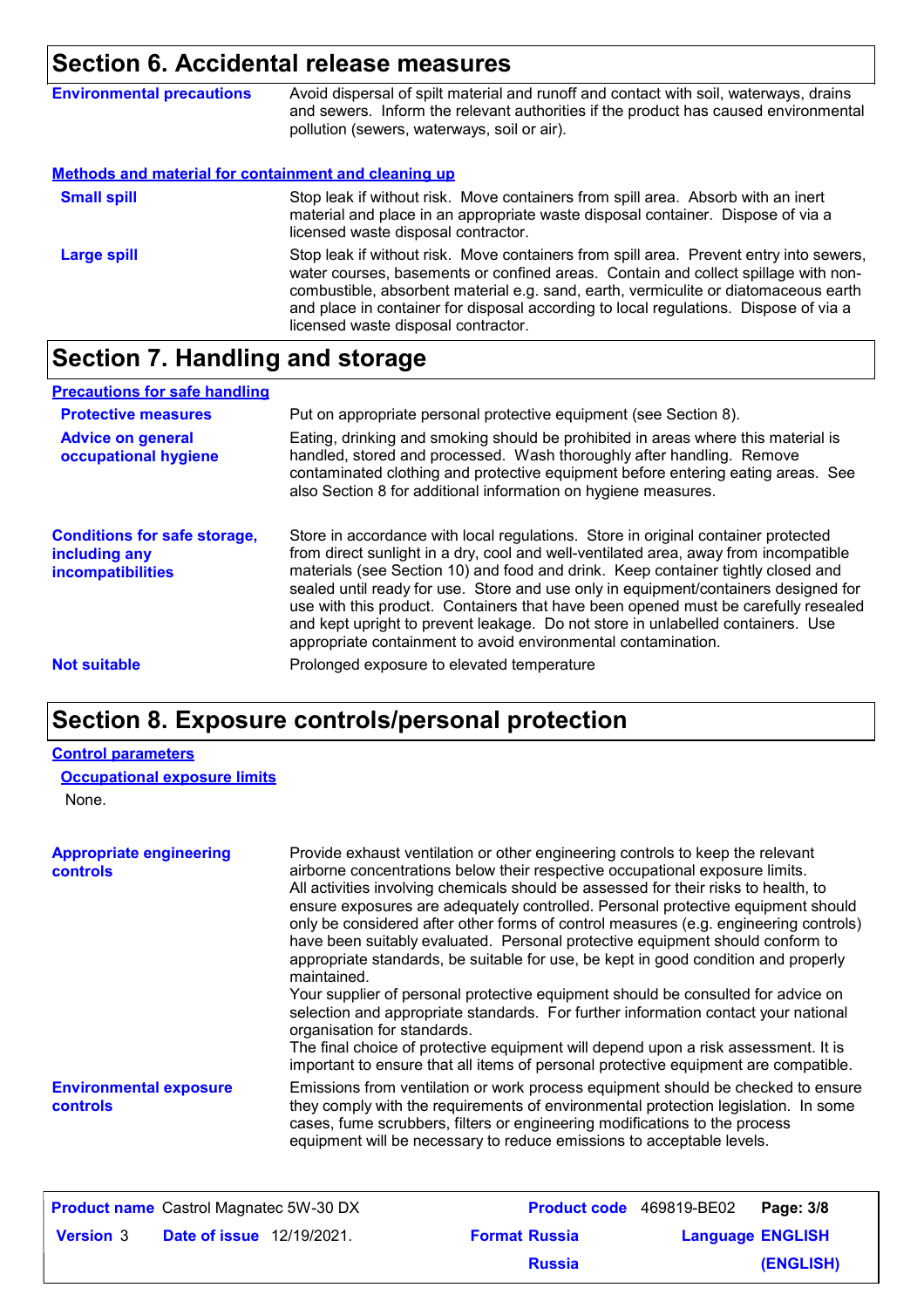### **Section 8. Exposure controls/personal protection**

| <b>Individual protection measures</b> |                                                                                                                                                                                                                                                                                                                                                                                                                                                                                                                                                                                                                                                                                                                                                                                                 |
|---------------------------------------|-------------------------------------------------------------------------------------------------------------------------------------------------------------------------------------------------------------------------------------------------------------------------------------------------------------------------------------------------------------------------------------------------------------------------------------------------------------------------------------------------------------------------------------------------------------------------------------------------------------------------------------------------------------------------------------------------------------------------------------------------------------------------------------------------|
| <b>Hygiene measures</b>               | Wash hands, forearms and face thoroughly after handling chemical products, before<br>eating, smoking and using the lavatory and at the end of the working period.<br>Appropriate techniques should be used to remove potentially contaminated clothing.<br>Wash contaminated clothing before reusing. Ensure that eyewash stations and<br>safety showers are close to the workstation location.                                                                                                                                                                                                                                                                                                                                                                                                 |
| <b>Eve/face protection</b>            | Safety glasses with side shields.                                                                                                                                                                                                                                                                                                                                                                                                                                                                                                                                                                                                                                                                                                                                                               |
| <b>Skin protection</b>                |                                                                                                                                                                                                                                                                                                                                                                                                                                                                                                                                                                                                                                                                                                                                                                                                 |
| <b>Hand protection</b>                | Wear protective gloves if prolonged or repeated contact is likely. Wear chemical<br>resistant gloves. Recommended: Nitrile gloves. The correct choice of protective<br>gloves depends upon the chemicals being handled, the conditions of work and use,<br>and the condition of the gloves (even the best chemically resistant glove will break<br>down after repeated chemical exposures). Most gloves provide only a short time of<br>protection before they must be discarded and replaced. Because specific work<br>environments and material handling practices vary, safety procedures should be<br>developed for each intended application. Gloves should therefore be chosen in<br>consultation with the supplier/manufacturer and with a full assessment of the<br>working conditions. |
| <b>Body protection</b>                | Use of protective clothing is good industrial practice.<br>Personal protective equipment for the body should be selected based on the task<br>being performed and the risks involved and should be approved by a specialist<br>before handling this product.<br>Cotton or polyester/cotton overalls will only provide protection against light<br>superficial contamination that will not soak through to the skin. Overalls should be<br>laundered on a regular basis. When the risk of skin exposure is high (e.g. when<br>cleaning up spillages or if there is a risk of splashing) then chemical resistant aprons<br>and/or impervious chemical suits and boots will be required.                                                                                                           |
| <b>Respiratory protection</b>         | In case of insufficient ventilation, wear suitable respiratory equipment.<br>The correct choice of respiratory protection depends upon the chemicals being<br>handled, the conditions of work and use, and the condition of the respiratory<br>equipment. Safety procedures should be developed for each intended application.<br>Respiratory protection equipment should therefore be chosen in consultation with<br>the supplier/manufacturer and with a full assessment of the working conditions.                                                                                                                                                                                                                                                                                           |

### **Section 9. Physical and chemical properties**

The conditions of measurement of all properties are at standard temperature and pressure unless otherwise indicated.

#### **Appearance**

| <b>Physical state</b>                                             | Liquid.                                      |
|-------------------------------------------------------------------|----------------------------------------------|
| <b>Colour</b>                                                     | Amber. [Light]                               |
| <b>Odour</b>                                                      | Not available.                               |
| <b>Odour threshold</b>                                            | Not available.                               |
| рH                                                                | Mot applicable.                              |
| <b>Melting point</b>                                              | Not available.                               |
| <b>Boiling point, initial boiling</b><br>point, and boiling range | Not available.                               |
| <b>Flash point</b>                                                | Closed cup: 203°C (397.4°F) [Pensky-Martens] |
| <b>Evaporation rate</b>                                           | Not available.                               |
| <b>Flammability</b>                                               | Not applicable. Based on - Physical state    |
| Lower and upper explosion<br>limit/flammability limit             | Not available.                               |
| <b>Vapour pressure</b>                                            |                                              |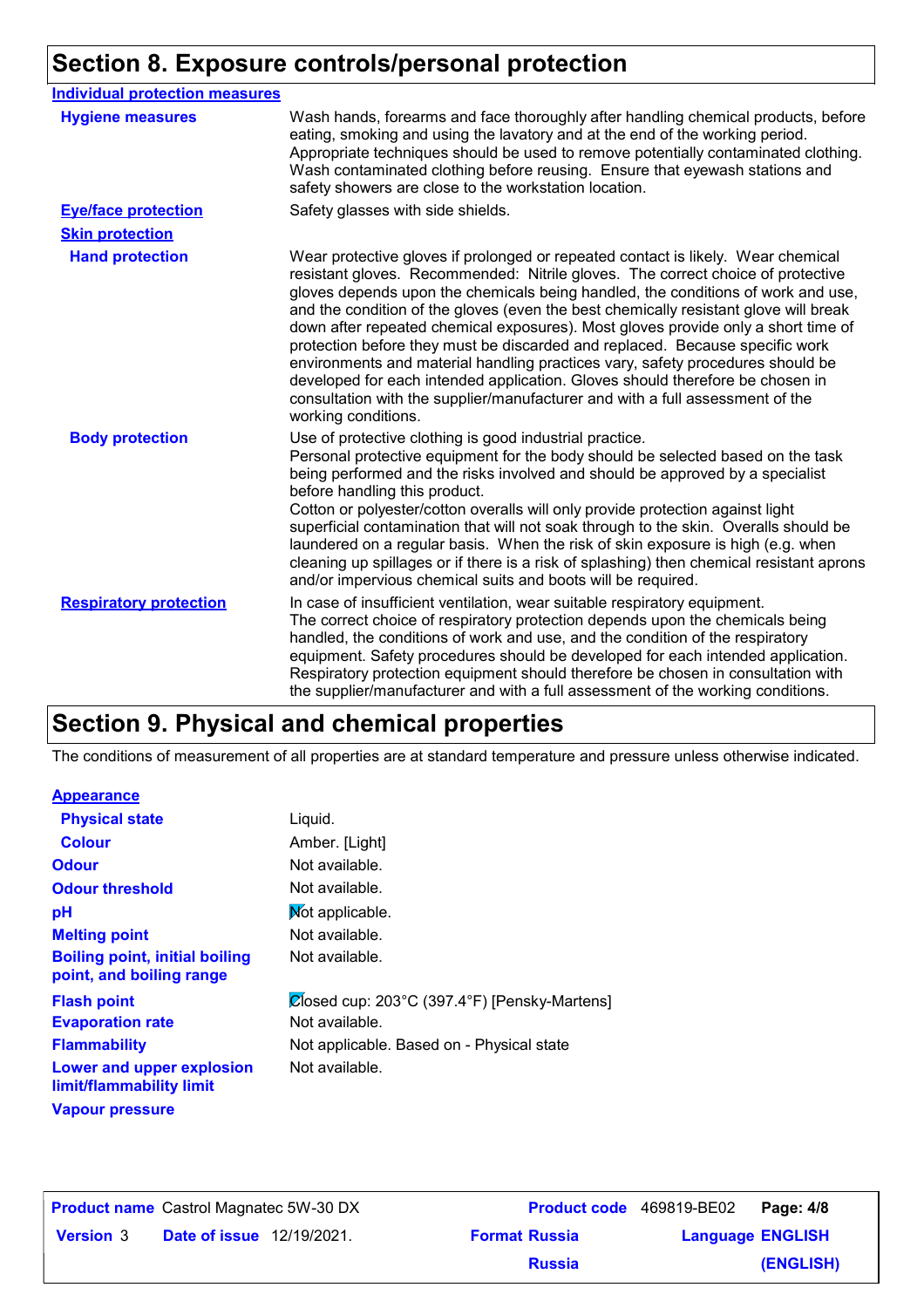### **Section 9. Physical and chemical properties**

|                                                   |                                                                                                                                  | Vapour Pressure at 20°C                                 |         |                    | Vapour pressure at 50°C |     |               |
|---------------------------------------------------|----------------------------------------------------------------------------------------------------------------------------------|---------------------------------------------------------|---------|--------------------|-------------------------|-----|---------------|
|                                                   | <b>Ingredient name</b>                                                                                                           | $mm$ Hg                                                 | kPa     | <b>Method</b>      | mm<br>Hg                | kPa | <b>Method</b> |
|                                                   | Distillates (petroleum),<br>hydrotreated heavy<br>paraffinic                                                                     | < 0.08                                                  | < 0.011 | <b>ASTM D 5191</b> |                         |     |               |
|                                                   | Distillates (petroleum),<br>hydrotreated heavy<br>paraffinic                                                                     | < 0.08                                                  | < 0.011 | <b>ASTM D 5191</b> |                         |     |               |
|                                                   | Distillates (petroleum),<br>solvent-dewaxed heavy<br>paraffinic                                                                  | < 0.08                                                  | < 0.011 | <b>ASTM D 5191</b> |                         |     |               |
| <b>Relative vapour density</b>                    | Not available.                                                                                                                   |                                                         |         |                    |                         |     |               |
| <b>Relative density</b>                           | Not available.                                                                                                                   |                                                         |         |                    |                         |     |               |
| <b>Density</b>                                    |                                                                                                                                  | <1000 kg/m <sup>3</sup> (<1 g/cm <sup>3</sup> ) at 15°C |         |                    |                         |     |               |
| <b>Solubility</b>                                 | insoluble in water.                                                                                                              |                                                         |         |                    |                         |     |               |
| <b>Partition coefficient: n-</b><br>octanol/water | Mot applicable.                                                                                                                  |                                                         |         |                    |                         |     |               |
| <b>Auto-ignition temperature</b>                  | Not available.                                                                                                                   |                                                         |         |                    |                         |     |               |
| <b>Decomposition temperature</b>                  | Not available.                                                                                                                   |                                                         |         |                    |                         |     |               |
| <b>Viscosity</b>                                  | Kinematic: 63.9 mm <sup>2</sup> /s (63.9 cSt) at 40°C<br>Kinematic: 11.2 to 11.7 mm <sup>2</sup> /s (11.2 to 11.7 cSt) at 100 °C |                                                         |         |                    |                         |     |               |
| <b>Particle characteristics</b>                   |                                                                                                                                  |                                                         |         |                    |                         |     |               |
| <b>Median particle size</b>                       | Mot applicable.                                                                                                                  |                                                         |         |                    |                         |     |               |

### **Section 10. Stability and reactivity**

| <b>Reactivity</b>                            | No specific test data available for this product. Refer to Conditions to avoid and<br>Incompatible materials for additional information.                                   |
|----------------------------------------------|----------------------------------------------------------------------------------------------------------------------------------------------------------------------------|
| <b>Chemical stability</b>                    | The product is stable.                                                                                                                                                     |
| <b>Possibility of hazardous</b><br>reactions | Under normal conditions of storage and use, hazardous reactions will not occur.<br>Under normal conditions of storage and use, hazardous polymerisation will not<br>occur. |
| <b>Conditions to avoid</b>                   | Avoid all possible sources of ignition (spark or flame).                                                                                                                   |
| <b>Incompatible materials</b>                | Reactive or incompatible with the following materials: oxidising materials.                                                                                                |
| <b>Hazardous decomposition</b><br>products   | Under normal conditions of storage and use, hazardous decomposition products<br>should not be produced.                                                                    |

### **Section 11. Toxicological information**

### **Information on toxicological effects**

| <b>Aspiration hazard</b>                                      |                                       |
|---------------------------------------------------------------|---------------------------------------|
| <b>Name</b>                                                   | <b>Result</b>                         |
| <b>Distillates (petroleum), hydrotreated heavy paraffinic</b> | <b>ASPIRATION HAZARD - Category 1</b> |

**Information on likely routes**  Routes of entry anticipated: Dermal, Inhalation.

**of exposure Potential acute health effects**

| <u>. Ulufilm abalu fiuafiff uffuolu</u> |                                                                                   |                          |
|-----------------------------------------|-----------------------------------------------------------------------------------|--------------------------|
|                                         |                                                                                   | Page: 5/8                |
|                                         | <b>Format Russia</b>                                                              | <b>Language ENGLISH</b>  |
|                                         | <b>Russia</b>                                                                     | (ENGLISH)                |
|                                         | <b>Product name</b> Castrol Magnatec 5W-30 DX<br><b>Date of issue</b> 12/19/2021. | Product code 469819-BE02 |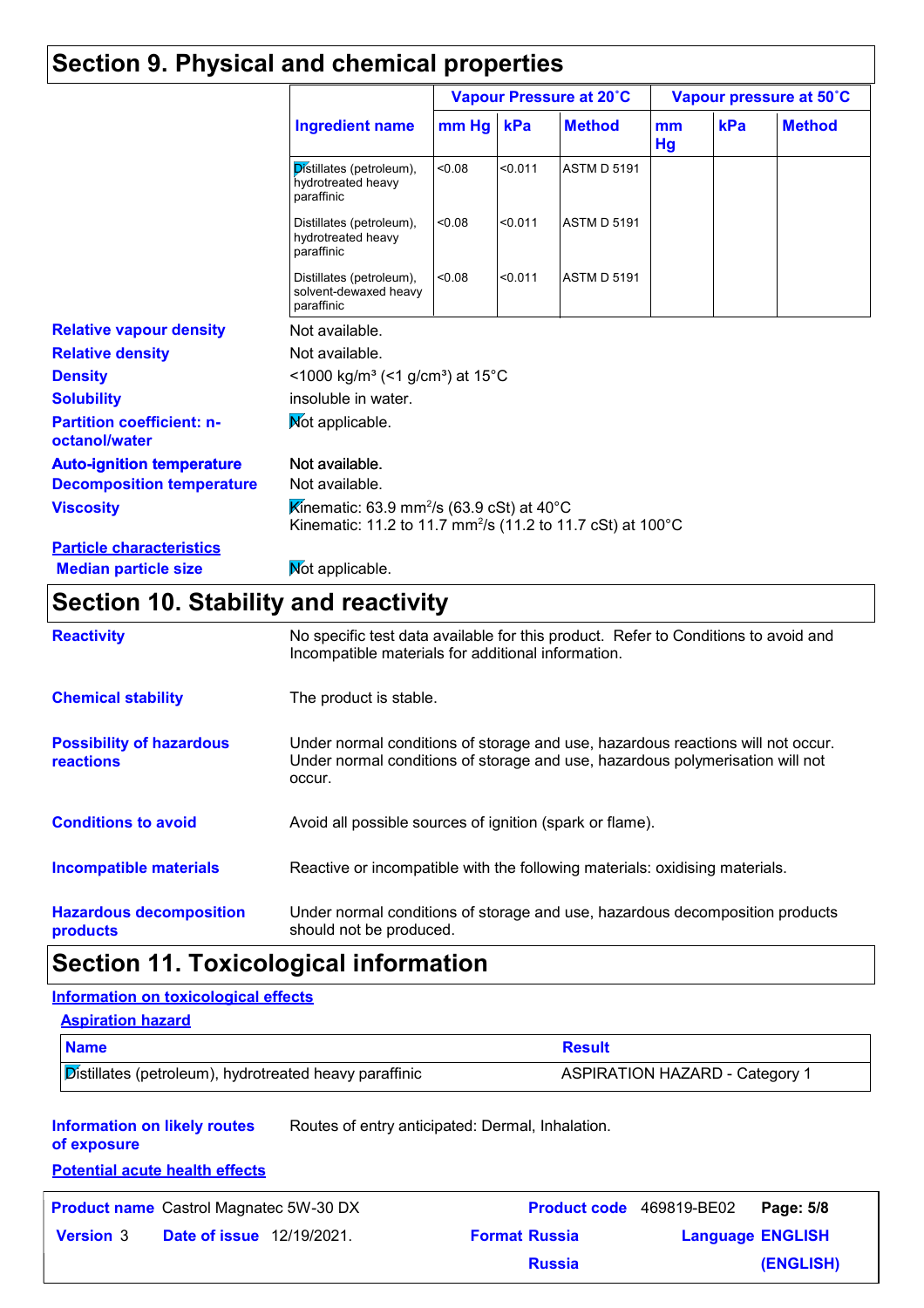### **Section 11. Toxicological information**

| <b>Eye contact</b>                      | No known significant effects or critical hazards.                                                                                                                                                                                                                                                                                                                                                                  |
|-----------------------------------------|--------------------------------------------------------------------------------------------------------------------------------------------------------------------------------------------------------------------------------------------------------------------------------------------------------------------------------------------------------------------------------------------------------------------|
| <b>Inhalation</b>                       | Vapour inhalation under ambient conditions is not normally a problem due to low<br>vapour pressure.                                                                                                                                                                                                                                                                                                                |
| <b>Skin contact</b>                     | Defatting to the skin. May cause skin dryness and irritation.                                                                                                                                                                                                                                                                                                                                                      |
| <b>Ingestion</b>                        | No known significant effects or critical hazards.                                                                                                                                                                                                                                                                                                                                                                  |
|                                         | <b>Symptoms related to the physical, chemical and toxicological characteristics</b>                                                                                                                                                                                                                                                                                                                                |
| <b>Eye contact</b>                      | No specific data.                                                                                                                                                                                                                                                                                                                                                                                                  |
| <b>Inhalation</b>                       | No specific data.                                                                                                                                                                                                                                                                                                                                                                                                  |
| <b>Skin contact</b>                     | Adverse symptoms may include the following:<br>irritation<br>dryness<br>cracking                                                                                                                                                                                                                                                                                                                                   |
| <b>Ingestion</b>                        | No specific data.                                                                                                                                                                                                                                                                                                                                                                                                  |
|                                         | Delayed and immediate effects as well as chronic effects from short and long-term exposure                                                                                                                                                                                                                                                                                                                         |
| <b>Eye contact</b>                      | Potential risk of transient stinging or redness if accidental eye contact occurs.                                                                                                                                                                                                                                                                                                                                  |
| <b>Inhalation</b>                       | Overexposure to the inhalation of airborne droplets or aerosols may cause irritation<br>of the respiratory tract.                                                                                                                                                                                                                                                                                                  |
| <b>Skin contact</b>                     | Prolonged or repeated contact can defat the skin and lead to irritation, cracking and/<br>or dermatitis.                                                                                                                                                                                                                                                                                                           |
| <b>Ingestion</b>                        | Ingestion of large quantities may cause nausea and diarrhoea.                                                                                                                                                                                                                                                                                                                                                      |
| <b>Potential chronic health effects</b> |                                                                                                                                                                                                                                                                                                                                                                                                                    |
| <b>General</b>                          | <b>USED ENGINE OILS</b><br>Combustion products resulting from the operation of internal combustion engines<br>contaminate engine oils during use. Used engine oil may contain hazardous<br>components which have the potential to cause skin cancer. Frequent or prolonged<br>contact with all types and makes of used engine oil must therefore be avoided and a<br>high standard of personal hygiene maintained. |
| <b>Carcinogenicity</b>                  | No known significant effects or critical hazards.                                                                                                                                                                                                                                                                                                                                                                  |
| <b>Mutagenicity</b>                     | No known significant effects or critical hazards.                                                                                                                                                                                                                                                                                                                                                                  |
| <b>Teratogenicity</b>                   | No known significant effects or critical hazards.                                                                                                                                                                                                                                                                                                                                                                  |
| <b>Developmental effects</b>            | No known significant effects or critical hazards.                                                                                                                                                                                                                                                                                                                                                                  |
| <b>Fertility effects</b>                | No known significant effects or critical hazards.                                                                                                                                                                                                                                                                                                                                                                  |

### **Section 12. Ecological information**

**Environmental effects** No known significant effects or critical hazards.

#### **Persistence and degradability**

**Expected to be biodegradable.** 

#### **Bioaccumulative potential**

This product is not expected to bioaccumulate through food chains in the environment.

#### **Mobility in soil**

**Mobility** Spillages may penetrate the soil causing ground water contamination.

|                  | <b>Product name</b> Castrol Magnatec 5W-30 DX | <b>Product code</b> 469819-BE02 |                         | Page: 6/8 |
|------------------|-----------------------------------------------|---------------------------------|-------------------------|-----------|
| <b>Version 3</b> | <b>Date of issue</b> 12/19/2021.              | <b>Format Russia</b>            | <b>Language ENGLISH</b> |           |
|                  |                                               | <b>Russia</b>                   |                         | (ENGLISH) |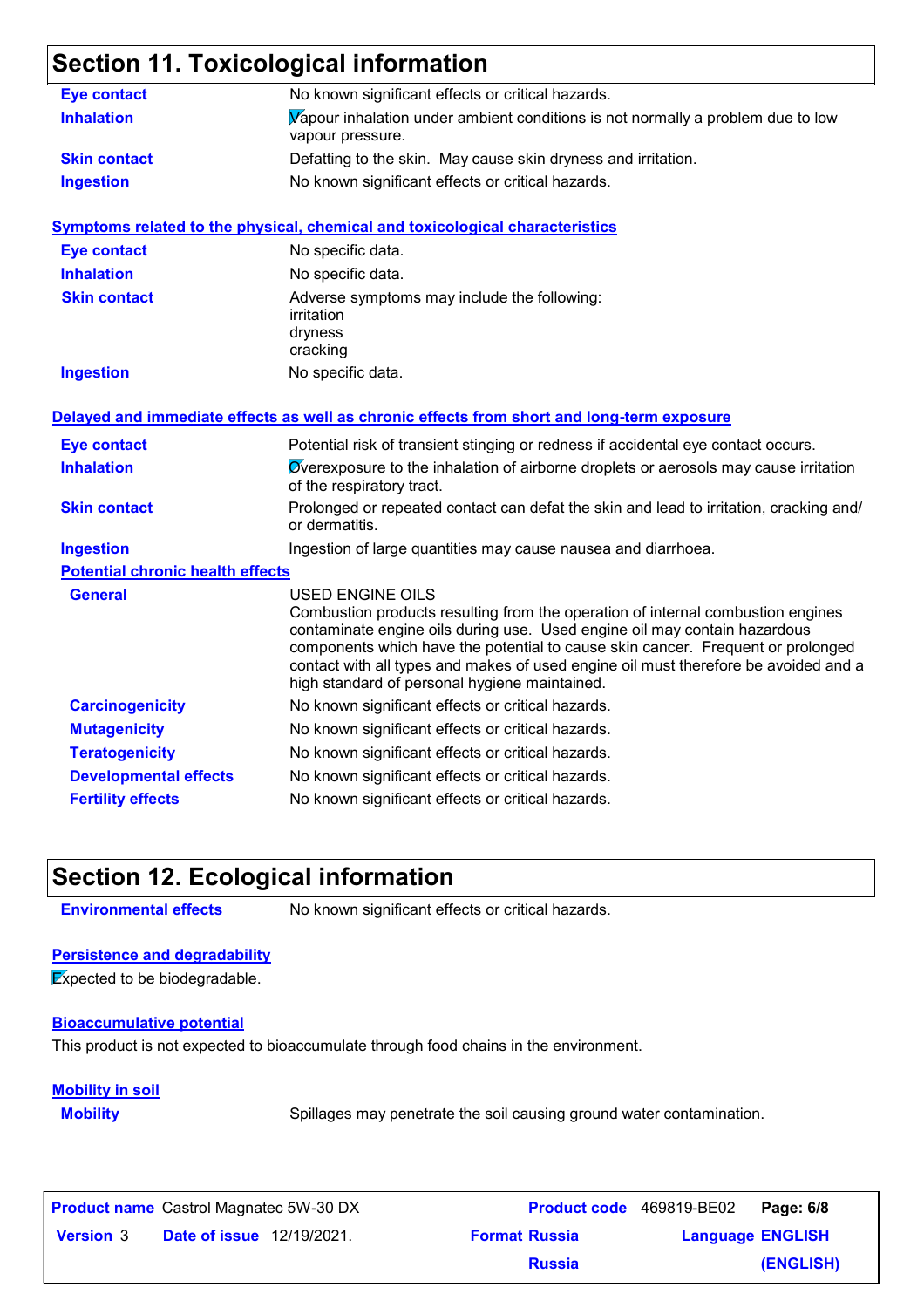### **Section 12. Ecological information**

**Other ecological information** Spills may form a film on water surfaces causing physical damage to organisms. Oxygen transfer could also be impaired.

### **Section 13. Disposal considerations**

The generation of waste should be avoided or minimised wherever possible. Significant quantities of waste product residues should not be disposed of via the foul sewer but processed in a suitable effluent treatment plant. Dispose of surplus and non-recyclable products via a licensed waste disposal contractor. Disposal of this product, solutions and any by-products should at all times comply with the requirements of environmental protection and waste disposal legislation and any regional local authority requirements. Waste packaging should be recycled. Incineration or landfill should only be considered when recycling is not feasible. This material and its container must be disposed of in a safe way. Empty containers or liners may retain some product residues. Avoid dispersal of spilt material and runoff and contact with soil, waterways, drains and sewers. **Disposal methods**

### **Section 14. Transport information**

|                                      | <b>IMDG</b>    | <b>IATA</b>              |
|--------------------------------------|----------------|--------------------------|
| <b>UN number</b>                     | Not regulated. | Not regulated.           |
| <b>UN proper</b><br>shipping name    | $\blacksquare$ | $\overline{\phantom{a}}$ |
| <b>Transport hazard</b><br>class(es) | $\blacksquare$ | $\overline{\phantom{a}}$ |
| <b>Packing group</b>                 | $\sim$         | $\blacksquare$           |
| <b>Environmental</b><br>hazards      | No.            | No.                      |
| <b>Additional</b><br>information     | ۰              | $\blacksquare$           |

**Special precautions for user** Not available.

### **Section 15. Regulatory information**

#### **Regulation according to other foreign laws**

| <b>REACH Status</b>                         | The company, as identified in Section 1, sells this product in the EU in compliance<br>with the current requirements of REACH. |
|---------------------------------------------|--------------------------------------------------------------------------------------------------------------------------------|
| <b>United States inventory</b><br>(TSCA 8b) | All components are active or exempted.                                                                                         |
| <b>Australia inventory (AIIC)</b>           | All components are listed or exempted.                                                                                         |
| <b>Canada inventory</b>                     | All components are listed or exempted.                                                                                         |
| <b>China inventory (IECSC)</b>              | All components are listed or exempted.                                                                                         |
| <b>Japan inventory (CSCL)</b>               | All components are listed or exempted.                                                                                         |
| <b>Korea inventory (KECI)</b>               | All components are listed or exempted.                                                                                         |
| <b>Philippines inventory</b><br>(PICCS)     | All components are listed or exempted.                                                                                         |

| <b>Product name</b> Castrol Magnatec 5W-30 DX |                                  |  |                      | <b>Product code</b> 469819-BE02   Page: 7/8 |           |
|-----------------------------------------------|----------------------------------|--|----------------------|---------------------------------------------|-----------|
| <b>Version 3</b>                              | <b>Date of issue</b> 12/19/2021. |  | <b>Format Russia</b> | <b>Language ENGLISH</b>                     |           |
|                                               |                                  |  | <b>Russia</b>        |                                             | (ENGLISH) |